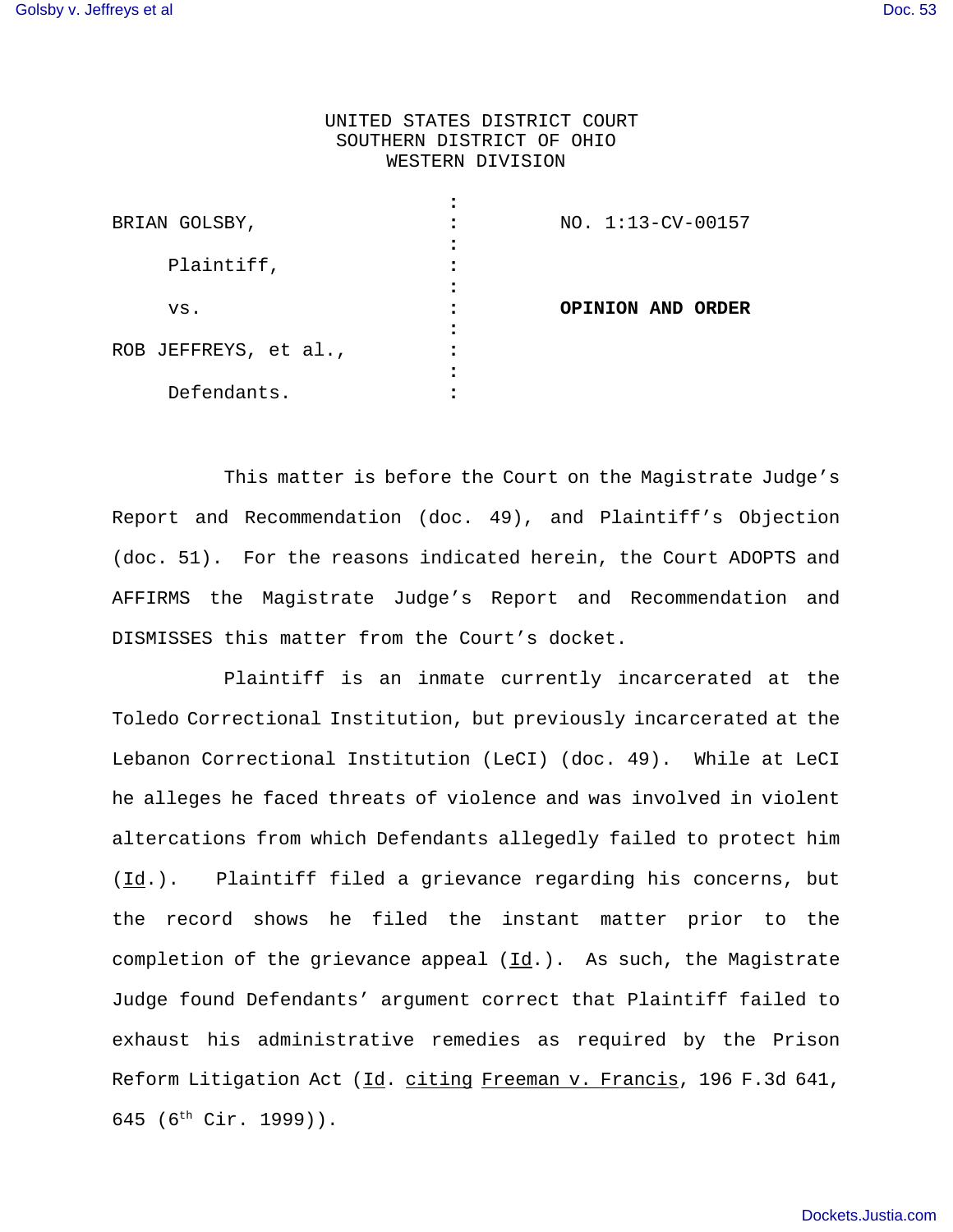Plaintiff has objected to the Report and Recommendation, contending he could not wait for the grievance procedure to be exhausted because his life was in danger (doc. 51). He appears to argue that because he sought injunctive relief in his Complaint, the Court should forgo the exhaustion requirement.

Having reviewed this matter, the Court finds the Magistrate Judge's conclusion correct that Plaintiff failed to exhaust his administrative remedies prior to filing this suit. At this juncture, as Plaintiff has been moved to another institution, it is unclear what sort of injunctive relief, if any, is applicable to protect Plaintiff from threats of violence at LeCI, where he is not housed. The clear mandate of the PLRA requires exhaustion of administrative remedies prior to filing federal suit. Jones v. Bock, 549 U.S. 201, 204 (2007). By filing his Complaint too early, Plaintiff did not comply with the PLRA and Defendants are therefore entitled to judgment as a matter of law.

Proper Notice has been given to the parties under 28 U.S.C. § 636(b)(1)(C), including notice that the parties would waive further appeal if they failed to file objections to the Report and Recommendation in a timely manner. United States v. Malters, 638 F.2d 947 (6<sup>th</sup> Cir. 1981). As of the date of this Order, no objections have been filed.

Having reviewed this matter de novo pursuant to 28 U.S.C. § 636, the Court finds the Magistrate Judge's Report and Recommendation thorough, well-reasoned, and correct. Accordingly, the Court hereby ADOPTS and AFFIRMS the Magistrate Judge's Report

2